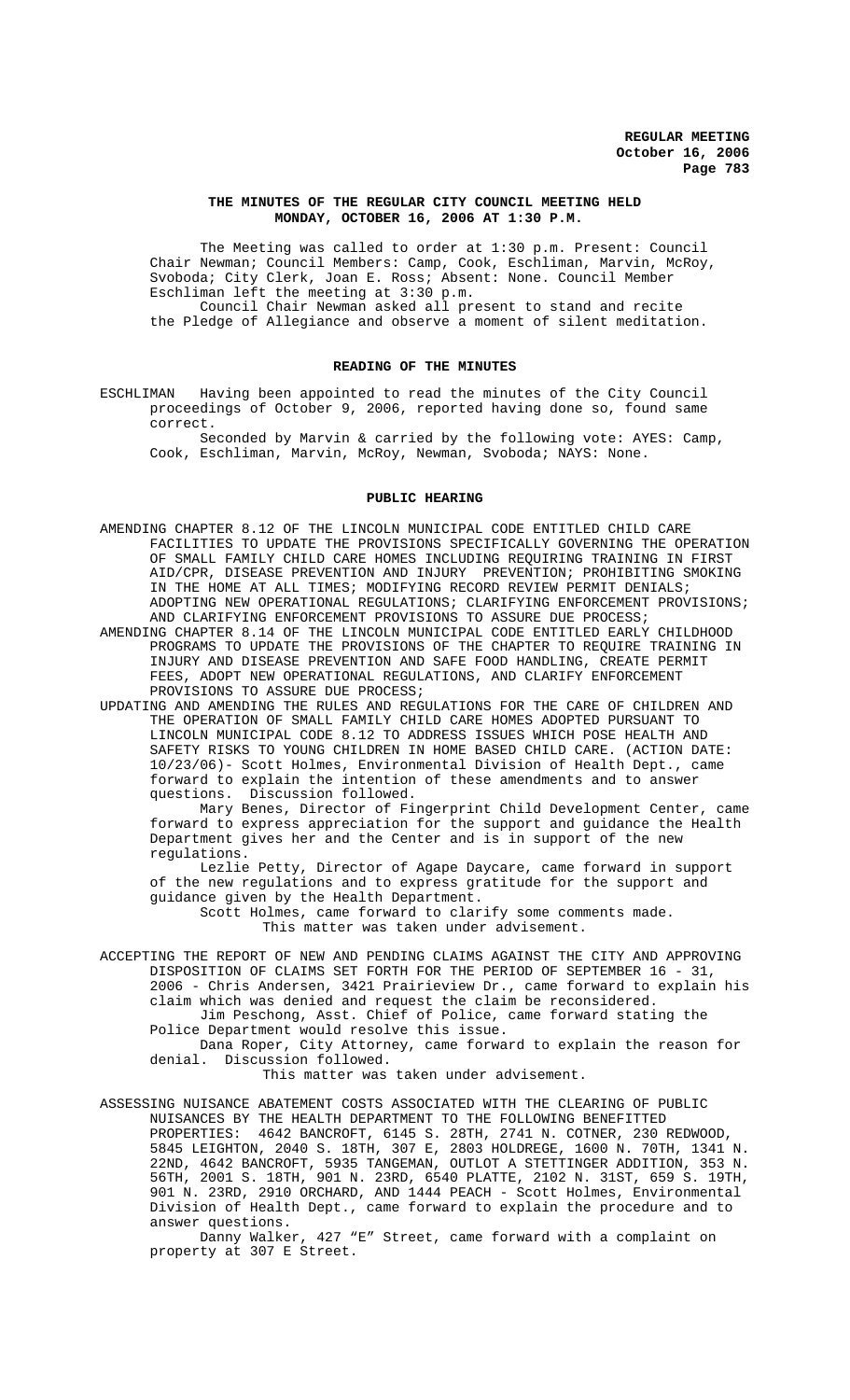Larry Wallman, owner of property at 2910 Orchard, came forward in opposition to the cleanup fee. Scott Holmes, Health Dept., came forward to explain the procedure

and to answer questions. Discussion followed. This matter was taken under advisement.

AMENDING TITLE 5 OF THE LINCOLN MUNICIPAL CODE RELATING TO LICENSES AND

REGULATIONS BY AMENDING OR REPEALING SECTIONS WITHIN CHAPTER 5.41, SALVAGING, RECYCLING AND COMPOSTING OPERATIONS, TO DELETE PROVISIONS RELATING TO SALVAGING OPERATIONS AND TO MAKE CHAPTER 5.41 APPLY ONLY TO RECYCLING AND COMPOSTING OPERATIONS; ADDING A NEW CHAPTER 5.43 ENTITLED SALVAGE DEALERS AND SALVAGE COLLECTORS TO ESTABLISH AND RELOCATE PROVISIONS DEALING WITH SALVAGING OPERATIONS PREVIOUSLY FOUND IN CHAPTER 5.41. (8/14/06 - P.H. & ACTION CON'T. TO 9/11/06) (9/11/06 - P.H. & ACTION CON'T. TO 10/9/06) (10/9/06 - P.H. & ACTION CON'T. TO 10/16/06)- Rick Hoppe, Aide to Mayor Seng, came forward to give an overview of the proposed Substitute Ordinance. Discussion followed.

Jim Peschong, Asst. Chief of Police, came forward in favor of the substitute ordinance. Discussion followed.

Jerry Boyce, 4631 S 67<sup>th</sup> Street, Boyce Construction Inc., came forward in support.

Dan Andre, 6615 Sundance Dr., Andre Concrete Company, came forward in support.

Fred Hoke, 721 Driftwood Dr., representing the Home Builders Association came forward in support. Discussion followed.

Russell Miller, 341 S 52<sup>nd</sup> Street, came forward in opposition. Discussion followed.

Don Wesely, 5300 Leighton, came forward representing Alter Trading Corporation in opposition to the 72 hour hold of salvage. Discussion followed.

Steve Mulinex, 6310 Durango Ct., facility manager for Alter Trading Corporation, came forward in opposition to the required 72 hour hold. Discussion followed.

Bob Ellis, 5144 Hamilton Ct, Davenport, IA, Vice President and General Counsel for Alter Trading Corporation, came forward to reiterate the disapproval of the 72 hour hold on salvage which could be costly to the business. Discussion followed.

Scott Dye, 1500 Woodmen Tower, Omaha, NE, came forward as the outside counsel for Alter Trading Corporation, with a request to delay action to continue discussion of this ordinance.

Danny Walker, 427 "E" Street, came forward with questions.

David J. Borsuk, Sadoff & Rudoy Industries, P.O. Box 1138, Fond du Lac, WI, representing their operation at 5510 N. 39th St. in Air Park, came forward in opposition to the 72 hour hold and the penalty phase. Discussion followed.

Chris Zegar, Recycling Enterprises, 28405 Sedalia Dr., came forward in opposition.

# **TOOK BREAK 4:25 P.M. RECONVENED 4:41 P.M.**

Rick Hoppe, Aide to Mayor Seng, came forward for rebuttal. Margaret Blatchford, Asst. City Attorney, came forward to answer questions. Discussion followed.

This matter was taken under advisement.

**\*\* END OF PUBLIC HEARING \*\***

# **COUNCIL ACTION**

**LIQUOR RESOLUTIONS - NONE**

## **ORDINANCES - 2ND READING & RELATED RESOLUTIONS (as required)**

CHANGE OF ZONE 06061 - APPLICATION OF KAPPA HOUSE CORPORATION OF DELTA DELTA DELTA SORORITY TO DESIGNATE THE DELTA DELTA DELTA SORORITY HOUSE AT 1601 R STREET AS A HISTORIC LANDMARK - CLERK read an ordinance, introduced by Robin Eschliman, amending the City of Lincoln District Map attached to and made a part of Title 27 of the Lincoln Municipal Code by designating certain property as a Landmark, the second time.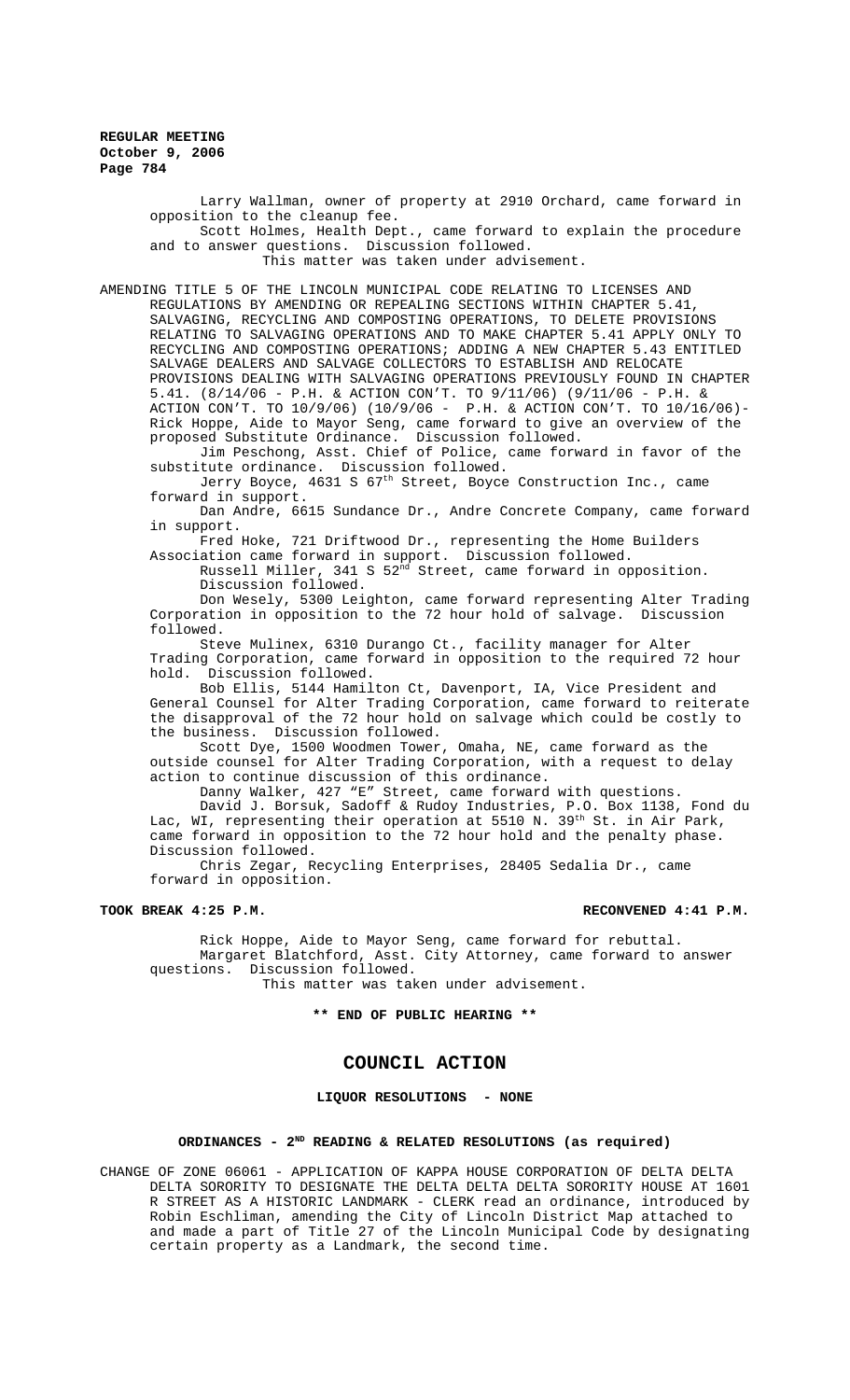- AMENDING CHAPTER 8.12 OF THE LINCOLN MUNICIPAL CODE ENTITLED CHILD CARE FACILITIES TO UPDATE THE PROVISIONS SPECIFICALLY GOVERNING THE OPERATION OF SMALL FAMILY CHILD CARE HOMES INCLUDING REQUIRING TRAINING IN FIRST AID/CPR, DISEASE PREVENTION AND INJURY PREVENTION; PROHIBITING SMOKING IN THE HOME AT ALL TIMES; MODIFYING RECORD REVIEW PERMIT DENIALS; ADOPTING NEW OPERATIONAL REGULATIONS; CLARIFYING ENFORCEMENT PROVISIONS; AND CLARIFYING ENFORCEMENT PROVISIONS TO ASSURE DUE PROCESS - CLERK read an ordinance, introduced by Robin Eschliman, amending Chapter 8.12 of the Lincoln Municipal Code entitled Child Care Facilities to update the provisions specifically governing the operation of small family child care homes including requiring training in first aid/CPR, disease prevention and injury prevention; prohibiting smoking in the home at all times; modifying record review permit denials; adopting new operational regulations; clarifying enforcement provisions; and clarifying enforcement provisions to assure due process, the second time.
- AMENDING CHAPTER 8.14 OF THE LINCOLN MUNICIPAL CODE ENTITLED EARLY CHILDHOOD PROGRAMS TO UPDATE THE PROVISIONS OF THE CHAPTER TO REQUIRE TRAINING IN INJURY AND DISEASE PREVENTION AND SAFE FOOD HANDLING, CREATE PERMIT FEES, ADOPT NEW OPERATIONAL REGULATIONS, AND CLARIFY ENFORCEMENT PROVISIONS TO ASSURE DUE PROCESS - CLERK read an ordinance, introduced by Robin Eschliman, amending Chapter 8.14 of the Lincoln Municipal Code entitled Early Childhood Programs to update the provisions of the chapter to require training in injury and disease prevention and safe food handling, create permit fees, adopt new operational regulations, and clarify enforcement provisions to assure due process, the second time.
- UPDATING AND AMENDING THE RULES AND REGULATIONS FOR THE CARE OF CHILDREN AND THE OPERATION OF SMALL FAMILY CHILD CARE HOMES ADOPTED PURSUANT TO LINCOLN MUNICIPAL CODE 8.12 TO ADDRESS ISSUES WHICH POSE HEALTH AND SAFETY RISKS TO YOUNG CHILDREN IN HOME BASED CHILD CARE. (ACTION DATE: 10/23/06)
- APPROVING AN AGREEMENT BETWEEN THE CITY AND THE PANAMA PRESBYTERIAN CHURCH FOR THE LEASE OF SPACE BY THE LINCOLN AREA AGENCY ON AGING FOR ITS ACTIVAGE CENTER PROGRAM AT 2ND AND PINE STREETS, PANAMA, NEBRASKA FOR A PERIOD OF SEPTEMBER 1, 2006 THROUGH AUGUST 31, 2007 - CLERK read an ordinance, introduced by Robin Eschliman, accepting and approving a Lease Agreement between the City of Lincoln and Panama Presbyterian Church for the lease of office space by the Lincoln Area Agency on Aging for its ActivAge Center program at 2<sup>nd</sup> and Pine Streets, Panama, NE for a term beginning September 1, 2006 through August 31, 2007, the second time.

## **RESOLUTIONS**

ACCEPTING THE REPORT OF NEW AND PENDING CLAIMS AGAINST THE CITY AND APPROVING DISPOSITION OF CLAIMS SET FORTH FOR THE PERIOD OF SEPTEMBER 16 - 31, 2006 - PRIOR to reading: CAMP Moved to remove Chris Andersen from denied claims to be administratively resolved by the Lincoln Police Department. Seconded by Svoboda & carried by the following vote: AYES: Camp, Cook, Marvin, McRoy, Newman, Svoboda; NAYS: None; ABSENT: Eschliman. CLERK Read the following resolution, introduced by Svoboda for Eschliman, who moved its adoption:<br>A-84075 BE IT RESOLVED by the City C BE IT RESOLVED by the City Council of the City of Lincoln, Nebraska: That the claims listed in the attached report, marked as Exhibit "A", dated October 2, 2006, of various new and pending tort claims filed against the City of Lincoln with the Office of the City Attorney or the Office of the City Clerk, as well as claims which have been disposed of, are hereby received as required by Neb. Rev. Stat. § 13-905 (Reissue 1997). The dispositions of claims by the Office of the City Attorney, as shown by the attached report, are hereby approved:<br>DENIED 1.1.1000 0R S ALLOWED OR SETTLED<br>Richard Zierke Chris Neemann \$1,193.00 Richard Zierke \$ 116.00<br>Mary E. Bono 107.00 State of Nebraska \$ 971.28 Mary E. Bono 107.00 State of Nebraska 971.28 Debra R. Arends NAS\* Joe Wendler 7,504.36 Vu Do 1,093.68 David P. Krumland 300.00<br>Michelle Trembley 1,186.62 Mary Heyer 1,125.70 Michelle Trembley 1,186.62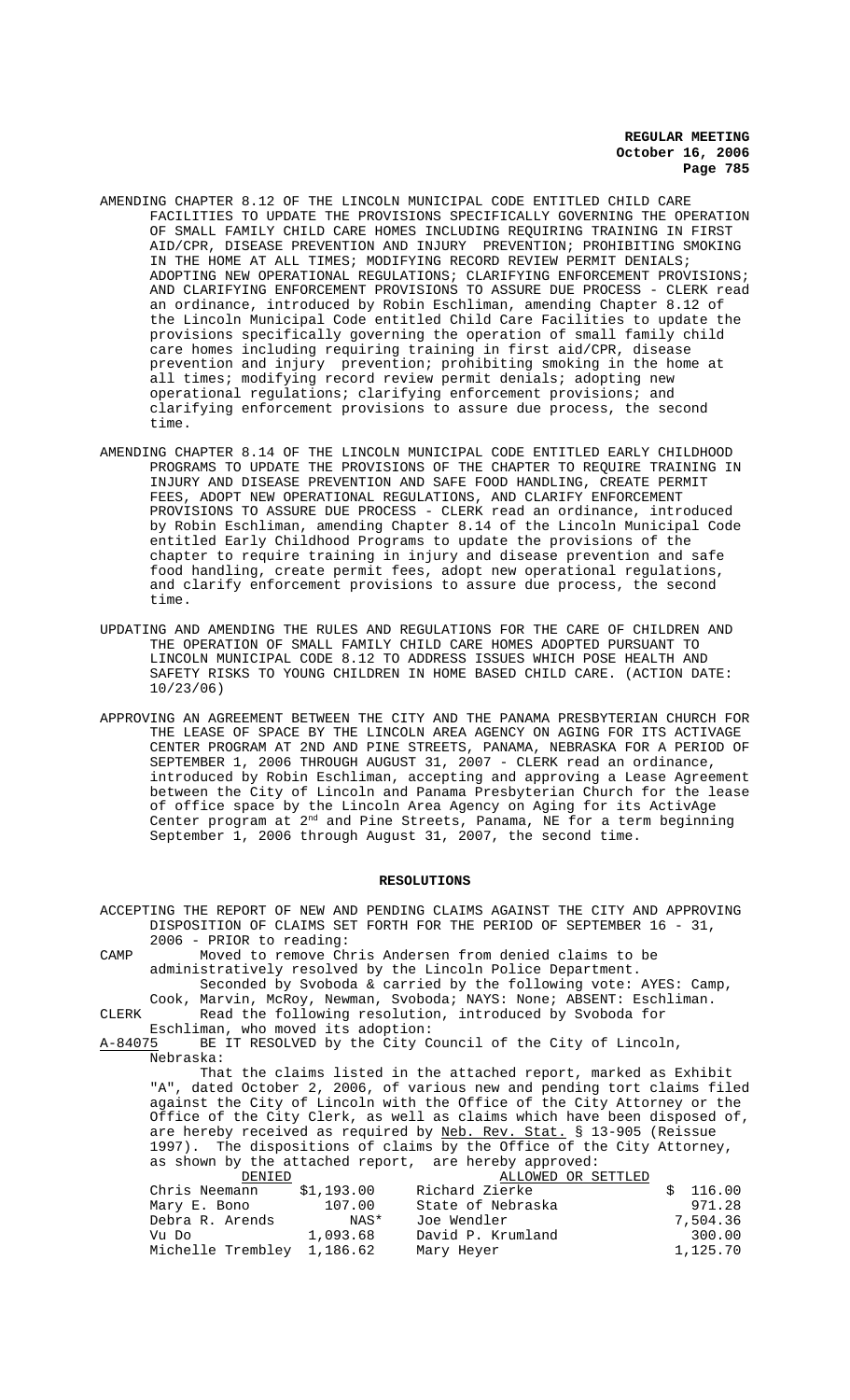> W. Chris Andersen 53.00 Geico (Andrea Deppe, Insured) 1,012.28<br>Cynthia Mohr 262.50 Kyle Lindeman 598.21 Cynthia Mohr 262.50 Kyle Lindeman 598.21 Jacob Bennett 63.00 \* No Amount Specified The City Attorney is hereby directed to mail to the various claimants listed herein a copy of this resolution which shows the final disposition of their claim.

Introduced by Robin Eschliman Seconded by Camp & carried by the following vote: AYES: Camp, Cook, Eschliman, Marvin, McRoy, Newman, Svoboda; NAYS: None.

ASSESSING NUISANCE ABATEMENT COSTS ASSOCIATED WITH THE CLEARING OF PUBLIC NUISANCES BY THE HEALTH DEPARTMENT TO THE FOLLOWING BENEFITTED PROPERTIES: 4642 BANCROFT, 6145 S. 28TH, 2741 N. COTNER, 230 REDWOOD, 5845 LEIGHTON, 2040 S. 18TH, 307 E, 2803 HOLDREGE, 1600 N. 70TH, 1341 N. 22ND, 4642 BANCROFT, 5935 TANGEMAN, OUTLOT A STETTINGER ADDITION, 353 N. 56TH, 2001 S. 18TH, 901 N. 23RD, 6540 PLATTE, 2102 N. 31ST, 659 S. 19TH, 901 N. 23RD, 2910 ORCHARD, AND 1444 PEACH - CLERK read the following resolution, introduced by Svoboda for Eschliman, who moved its adoption:

A-84076 BE IT RESOLVED by the City Council of the City of Lincoln, Nebraska that:

Pursuant to Section 8.26.040 of the Lincoln Municipal Code, the premise clearance costs as shown on the list which is attached hereto, marked Exhibit "A" and made a part hereof by reference, are hereby assessed against the property set opposite each amount as shown thereon. Said assessments shall be delinquent from and after December 1, 2006 and draw interest as provided for in Neb. Rev. Stat. § 45-104.1 for assessments.

Introduced by Robin Eschliman Seconded by Camp & carried by the following vote: AYES: Camp, Cook, Marvin, McRoy, Newman, Svoboda; NAYS: None; ABSENT: Eschliman.

## PUBLIC HEARING - ORDINANCES 3<sup>RD</sup> READING

AMENDING TITLE 5 OF THE LINCOLN MUNICIPAL CODE RELATING TO LICENSES AND REGULATIONS BY AMENDING OR REPEALING SECTIONS WITHIN CHAPTER 5.41, SALVAGING, RECYCLING AND COMPOSTING OPERATIONS, TO DELETE PROVISIONS RELATING TO SALVAGING OPERATIONS AND TO MAKE CHAPTER 5.41 APPLY ONLY TO RECYCLING AND COMPOSTING OPERATIONS; ADDING A NEW CHAPTER 5.43 ENTITLED SALVAGE DEALERS AND SALVAGE COLLECTORS TO ESTABLISH AND RELOCATE PROVISIONS DEALING WITH SALVAGING OPERATIONS PREVIOUSLY FOUND IN CHAPTER 5.41. (8/14/06 - P.H. & ACTION CON'T. TO 9/11/06) (9/11/06 - P.H. & ACTION CON'T. TO 10/9/06) (REQUEST TO CON'T. P.H. & ACTION TO 10/16/06) - PRIOR to reading:

Eschliman.

CAMP Moved to delay action for four weeks to November 13, 2006. Seconded by Svoboda.

COOK Moved to amend the motion to delay for one week with action only to October 23, 2006.

Seconded by McRoy & carried by the following vote: AYES: Cook, Marvin, McRoy, Newman; NAYS: Camp, Svoboda; ABSENT: Eschliman. The final amended motion to delay was carried by the following vote: AYES: Cook, Marvin, McRoy, Newman; NAYS: Camp, Svoboda; ABSENT:

#### **PETITIONS AND COMMUNICATIONS**

SETTING THE HEARING DATE OF MONDAY, OCTOBER 30, 2006 AT 5:30 P.M. FOR THE APPLICATION OF B & R STORES, INC. DBA RUSS'S MARKET #2 FOR A CLASS C <code>LIQUOR</code> <code>LICENSE AT 130 N. 66 $^{\text{\tiny{TH}}}$  STREET - CLERK read the following</code> resolution, introduced by Dan Marvin, who moved its adoption:<br>A-84077 BE IT RESOLVED by the City Council, of the City of Linc BE IT RESOLVED by the City Council, of the City of Lincoln, that a hearing date is hereby set for Mon., October 30, 2006 at 5:30 p.m. or as

soon thereafter as possible in the City Council Chambers, County-City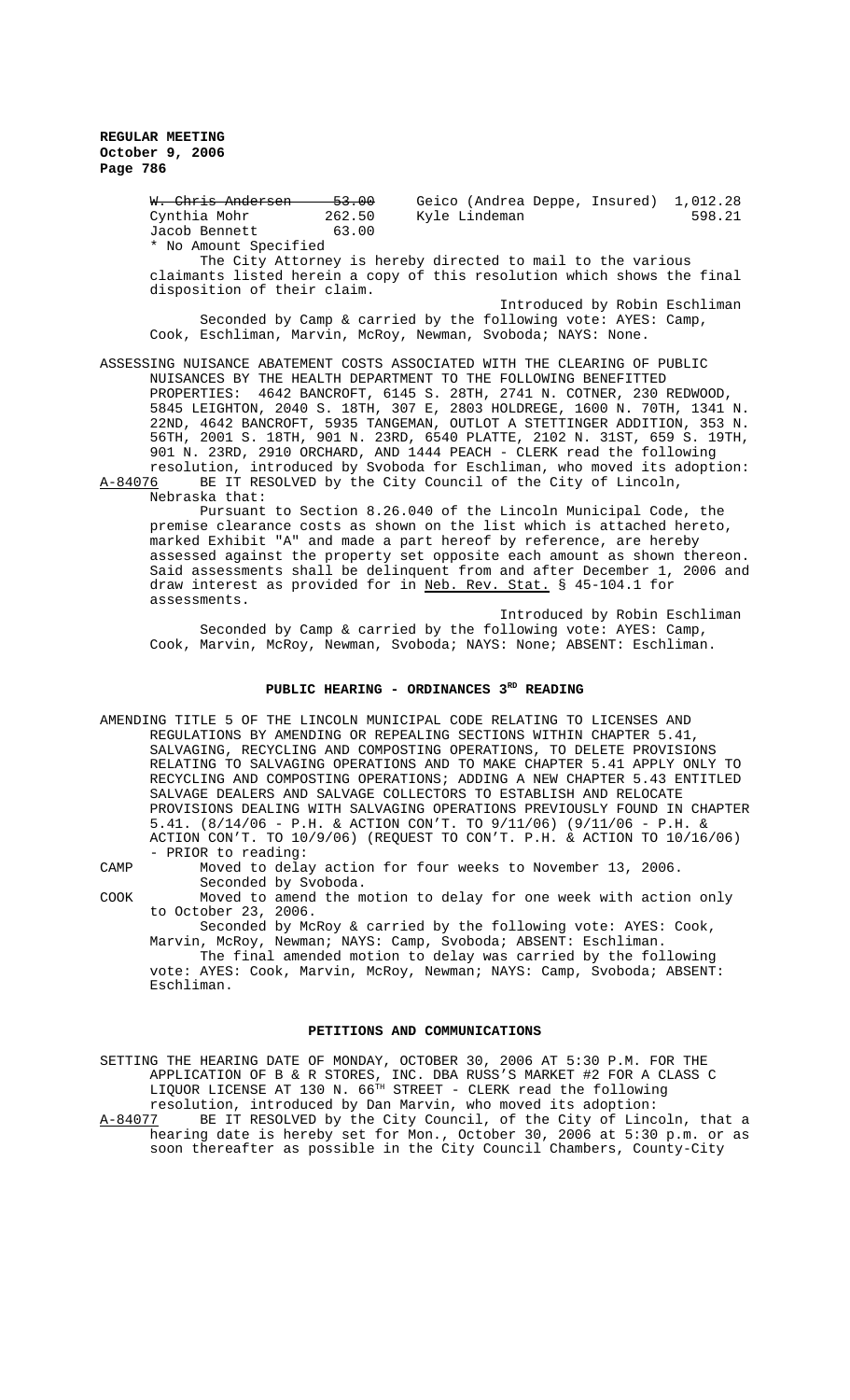Building, 555 S. 10th St., Lincoln, NE, for Application of B & R Stores, Inc dba Russ's Market #2 for a Class C liquor license at 130 N.  $66^{\text{th}}$ Street.

 If the Police Dept. is unable to complete the investigation by said time, a new hearing date will be set.

Introduced by Dan Marvin Seconded by Svoboda & carried by the following vote: AYES: Camp, Cook, Marvin, McRoy, Newman, Svoboda; NAYS: None; ABSENT: Eschliman.

THE FOLLOWING HAVE BEEN REFERRED TO THE PLANNING DEPARTMENT:

Change of Zone 06066 - App. of Woods Park Neighborhood Assn. for a change from R-4 Residential to R-2 Residential, R-5 Residential to R-4 Residential and from R-6 Residential to R-4 Residential on all property generally located between 26th and 33rd Streets, from O Street to A Street.

Change of Zone 06067 - App. of J. Michael Rierden for a change from H-3 Highway Commercial to R-3 Residential on property generally located at N. 1<sup>st</sup> Street and Charleston Street.

Change of Zone 06068 - App. of Jim Hutchinson for a change from R-8 Residential to B-4 Lincoln Center Business District on property generally located at S. 18<sup>th</sup> Street and M Street.

Change of Zone 06069 - App of Hidden Valley Estates, LLC for a change from AG Agricultural to AGR Agricultural Residential on property located at S. 112<sup>th</sup> Street and Pine Lake Road.

Special Permit 1076A - App. of Big John's Billiards for an amendment to expand the area for the sale of alcohol for consumption on the premise and to allow the sale of alcohol for consumption off the premises on property located at 399 Sun Valley Boulevard.

Special Permit 06055 - App. of Sadoff & Rudoy Industries of Nebraska, Inc. for a salvage operation on property located at 5020 NW 39<sup>th</sup> Street. Special Permit 06061 - App. of Hidden Valley Estates, LLC, Hidden Valley Estates C.U.P., for approximately 26 single family lots with requests to waive sidewalks, street trees, street lighting, landscape screening, block length, the preliminary plat and grading of future roads on property located at S. 112<sup>th</sup> Street and Pine Lake Road.

#### **REPORTS OF CITY OFFICERS**

- CLERK'S LETTER AND MAYOR'S APPROVAL OF ORDINANCES AND RESOLUTIONS PASSED BY COUNCIL ON OCTOBER 2, 2006 EXCEPT RESOLUTION A-84063 VETOED BY MAYOR CLERK presented said report which was placed on file in the Office of the City Clerk. **(27-1)**
- CLERK'S LETTER AND MAYOR'S APPROVAL OF RESOLUTIONS AND ORDINANCES PASSED BY COUNCIL ON OCTOBER 9, 2006 - CLERK presented said report which was placed on file in the Office of the City Clerk. **(27-1)**

APPROVING THE DISTRIBUTION OF FUNDS REPRESENTING INTEREST EARNINGS ON SHORT-TERM INVESTMENTS OF IDLE FUNDS DURING THE MONTH ENDED AUGUST, 2006 -CLERK read the following resolution, introduced by Dan Marvin, who moved

its adoption:<br><u>A-84078</u> BE IT R BE IT RESOLVED by the City Council of the City of Lincoln, Nebraska:

That during the month ended August 31, 2006, \$611,532.42 was earned from the investments of "IDLE FUNDS". The same is hereby distributed to the various funds on a pro-rata basis using the balance of each fund and allocating a portion of the interest on the ration that such balance bears to the total of all fund balances.

Introduced by Dan Marvin Seconded by Svoboda & carried by the following vote: AYES: Camp, Cook, Marvin, McRoy, Newman, Svoboda; NAYS: None; ABSENT: Eschliman.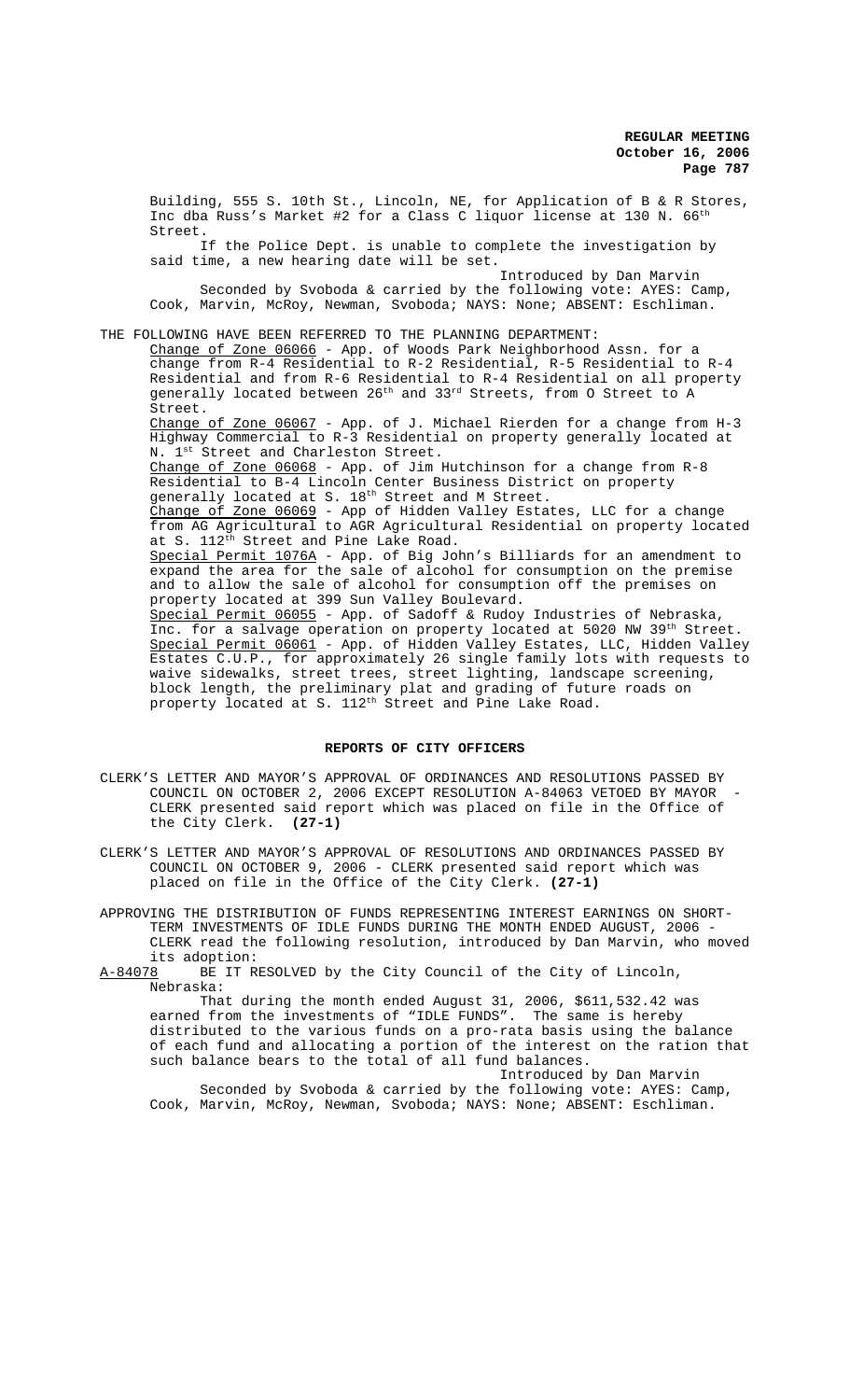APPOINTING TAMARA WELLMANN TO THE STARTRAN ADVISORY BOARD FOR A THREE-YEAR TERM EXPIRING OCTOBER 20, 2009 - CLERK read the following resolution, introduced by Ken Svoboda for Robin Eschliman, who moved its adoption: A-84079 BE IT RESOLVED by the City Council of the City of Lincoln, Nebraska: That the appointment of Tamara Wellman to the StarTran Advisory Board for a three-year term expiring October 20, 2009 is hereby approved. Introduced by Robin Eschliman

Seconded by Camp & carried by the following vote: AYES: Camp, Cook, Marvin, McRoy, Newman, Svoboda; NAYS: None; ABSENT: Eschliman.

SETTING A HEARING DATE OF MONDAY, NOVEMBER 6, 2006 AT 1:30 P.M. FOR THE BOARD OF EQUALIZATION FOR THE DOWNTOWN BUSINESS IMPROVEMENT DISTRICT, DOWNTOWN MAINTENANCE DISTRICT AND CORE BUSINESS IMPROVEMENT DISTRICT OVERLAY - CLERK requested a motion to approve the setting the hearing date of Monday, November 6, 2006 at 1:30 p.m.<br>MARVIN So moved.

So moved. Seconded by Svoboda & carried by the following vote: AYES: Camp, Cook, Marvin, McRoy, Newman, Svoboda; NAYS: None; ABSENT: Eschliman.

MAYOR'S VETO MESSAGE ON RESOLUTION NO. A-84063 - APPROVING A CONSENT DECREE BETWEEN DEVELOPMENTAL SERVICES OF NEBRASKA AND THE CITY OF LINCOLN TO RESOLVE A LAWSUIT IN THE UNITED STATES DISTRICT COURT IN CONNECTION WITH THE OPERATION OF HOUSING DEVELOPMENTALLY DISABLED PERSONS.<br>SVOBODA Moved to override the Mayor's veto. Moved to override the Mayor's veto.

Seconded by Camp & tied by the following vote: AYES: Camp, McRoy, Svoboda; NAYS: Cook, Marvin, Newman; ABSENT: Eschliman.

### ORDINANCES - 1<sup>st</sup> READING & RELATED RESOLUTIONS

- APPROVING AN AGREEMENT BETWEEN THE CITY AND THE FIRTH COMMUNITY CENTER FOR THE LEASE OF SPACE BY THE LINCOLN AREA AGENCY ON AGING FOR ITS ACTIVAGE CENTER PROGRAM AT 311 NEMAHA STREET, FIRTH, NE FOR A PERIOD OF SEPTEMBER 1, 2006 THROUGH AUGUST 31, 2007 - CLERK read an ordinance, introduced by Dan Marvin, accepting and approving a Lease Agreement between the City of Lincoln and Firth Community Center for the lease of office space by the Lincoln Area Agency on Aging for its ActivAge Center program at 311 Nemaha Street, Firth, NE for a term beginning September 1, 2006 through August 31, 2007, the first time.
- STREET NAME CHANGE NO. 06008 NAMING THE UNNAMED STREET ENTERING EAST CAMPUS AS "DAIRY STORE DRIVE" LOCATED NORTH OFF OF HOLDREGE STREET BETWEEN 37TH AND 38TH STREETS - CLERK read an ordinance, introduced by Dan Marvin, naming the unnamed street entering East Campus as "Dairy Store Drive" located north off of Holdrege Street between  $37^{\text{th}}$  and  $38^{\text{th}}$  Streets, as recommended by the Street Name Committee, the first time.
- STREET NAME CHANGE NO. 06007 RENAMING "SALT CREEK ROAD" AS "OX BOW ROAD" AND "ENTERPRISE CIRCLE" AS "OX BOW COURT" IN LANDMARK CORPORATE CENTER PRELIMINARY AND FINAL PLATS GENERALLY LOCATED AT N. 33RD STREET AND FOLKWAYS BOULEVARD - CLERK read an ordinance, introduced by Dan Marvin, changing the name of "Salt Creek Road" to "Ox Bow Road" and "Enterprise Circle" to Ox Bow Court" located N. 33rd Street and Folkways Boulevard, as recommended by the Street Name Committee, the first time.
- ANNEXATION NO. 06014 AMENDING THE LINCOLN CORPORATE LIMITS MAP BY ANNEXING APPROXIMATELY 4.67 ACRES OF PROPERTY GENERALLY LOCATED AT NORTH 14TH STREET AND PENNSYLVANIA AVENUE. (RELATED ITEMS: 06-187, 06-188, 06R-204), - CLERK read an ordinance, introduced by Dan Marvin, annexing and including the below described land as part of the City of Lincoln, Nebraska and amending the Corporate Limits Map attached to and made a part of Ordinance No. 18208, to reflect the extension of the corporate limits boundary of the City of Lincoln, Nebraska established and shown thereon, the first time.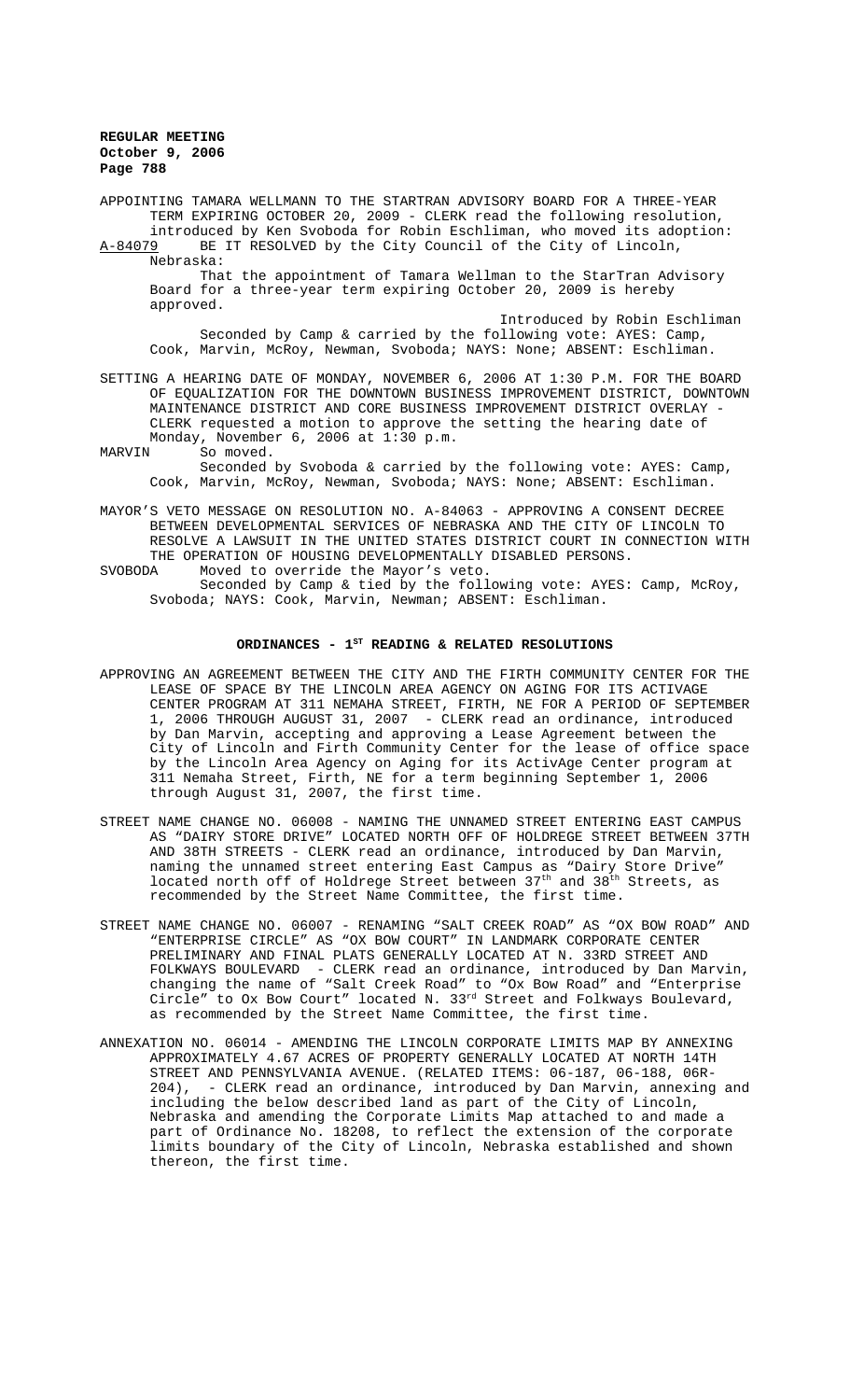- CHANGE OF ZONE NO. 06053 APPLICATION OF HARTLAND HOMES, INC. FOR A CHANGE OF ZONE FROM AG AGRICULTURAL DISTRICT TO R-3 RESIDENTIAL DISTRICT ON PROPERTY GENERALLY LOCATED AT NORTH 14TH STREET AND PENNSYLVANIA AVENUE. (RELATED ITEMS: 06-187, 06-188, 06R-204) - CLERK read an ordinance, introduced by Dan Marvin, amending the Lincoln Zoning District Maps attached to and made a part of Title 27 of the Lincoln Municipal Code, as provided by Section 27.05.020 of the Lincoln Municipal Code, by changing the boundaries of the districts established and shown thereon, the first time.
- APPEAL OF HARTLAND HOMES INC. FROM THE CONDITIONS OF THE PLANNING COMMISSION APPROVAL OF SPECIAL PERMIT 5015A, FOR THE DEVELOPMENT OF HARTLAND'S GARDEN VALLEY COMMUNITY UNIT PLAN ON PROPERTY GENERALLY LOCATED NORTHWEST OF N. 14TH STREET AND PENNSYLVANIA AVENUE. (RELATED ITEMS: 06-187, 06-188, 06R-204) (ACTION DATE: 10/30/06).

## ORDINANCES - 3<sup>RD</sup> READING & RELATED RESOLUTIONS (as required)

- CHANGE OF ZONE 06052 AMENDING SECTION 27.65.020 OF THE LINCOLN MUNICIPAL CODE TO ADJUST THE MINIMUM COVERAGE AREA AND BONUS FOR AN AGRICULTURAL DISTRICT COMMUNITY UNIT PLAN, UTILIZING A COMMUNITY WASTEWATER SYSTEM IN THE BUILD-THROUGH AREA - PRIOR to reading:<br>MARVIN Moved to accept a substitute ordinan
- Moved to accept a substitute ordinance for Bill No. 06-176. Seconded by McRoy & carried by the following vote: AYES: Camp,
- 

Cook, Marvin, McRoy, Newman, Svoboda; NAYS: None; ABSENT: Eschliman. COOK Moved to amend the substitute ordinance Bill No. 06-176S on page 5, lines 1 through 4, delete the sentence that starts "for acreage community unit plans...".

Seconded by McRoy & carried by the following vote: AYES: Camp, Cook, Marvin, McRoy, Newman, Svoboda; NAYS: None; ABSENT: Eschliman.

CLERK Read an ordinance, introduced by Jon Camp, amending Sections 27.65.020 and 27.65.075 of the Lincoln Municipal Code to allow the same "bonus" provision to be taken for acreage developments with community sewer systems regardless of lot size and to clarify the number of future lots shown for build through, which would vary with the average site of the initial lots; and repealing Sections 27.65.020 and 27.65.075 of the Lincoln Municipal Code as hitherto existing, the third time. The ordinance, being numbered **#18829**, is recorded in Ordinance Book #25, Page

- APPROVING AN AGREEMENT BETWEEN THE CITY AND CLYDE MALONE COMMUNITY CENTER FOR THE LEASE OF SPACE BY THE LINCOLN AREA AGENCY ON AGING FOR ITS ACTIVAGE CENTER PROGRAM AT 2032 U STREET FOR A PERIOD OF SEPTEMBER 1, 2006 THROUGH AUGUST 31, 2007 - CLERK read an ordinance, introduced by Jonathan Cook, accepting and approving a Lease Agreement between the City of Lincoln and Clyde Malone Community Center for the lease of office space by the Lincoln Area Agency on Aging for its ActivAge Center program at 2032 U Street, Lincoln, NE for a term beginning September 30, 2006 through August 31, 2007, the third time.
- COOK Moved to pass the ordinance as read.

Seconded by Marvin & carried by the following vote: AYES: Camp, Cook, Marvin, McRoy, Newman, Svoboda; NAYS: None; ABSENT: Eschliman. The ordinance, being numbered **#18830**, is recorded in Ordinance Book #25, Page

**REGISTERED TO SPEAK SESSION** - **NONE**

## **OPEN MICROPHONE SESSION - NONE**

#### **MISCELLANEOUS BUSINESS**

## **PENDING -**

CAMP Moved to extend the Pending List to October 23, 2006. Seconded by Svoboda & carried by the following vote: AYES: Camp, Cook, Marvin, McRoy, Newman, Svoboda; NAYS: None; ABSENT: Eschliman.